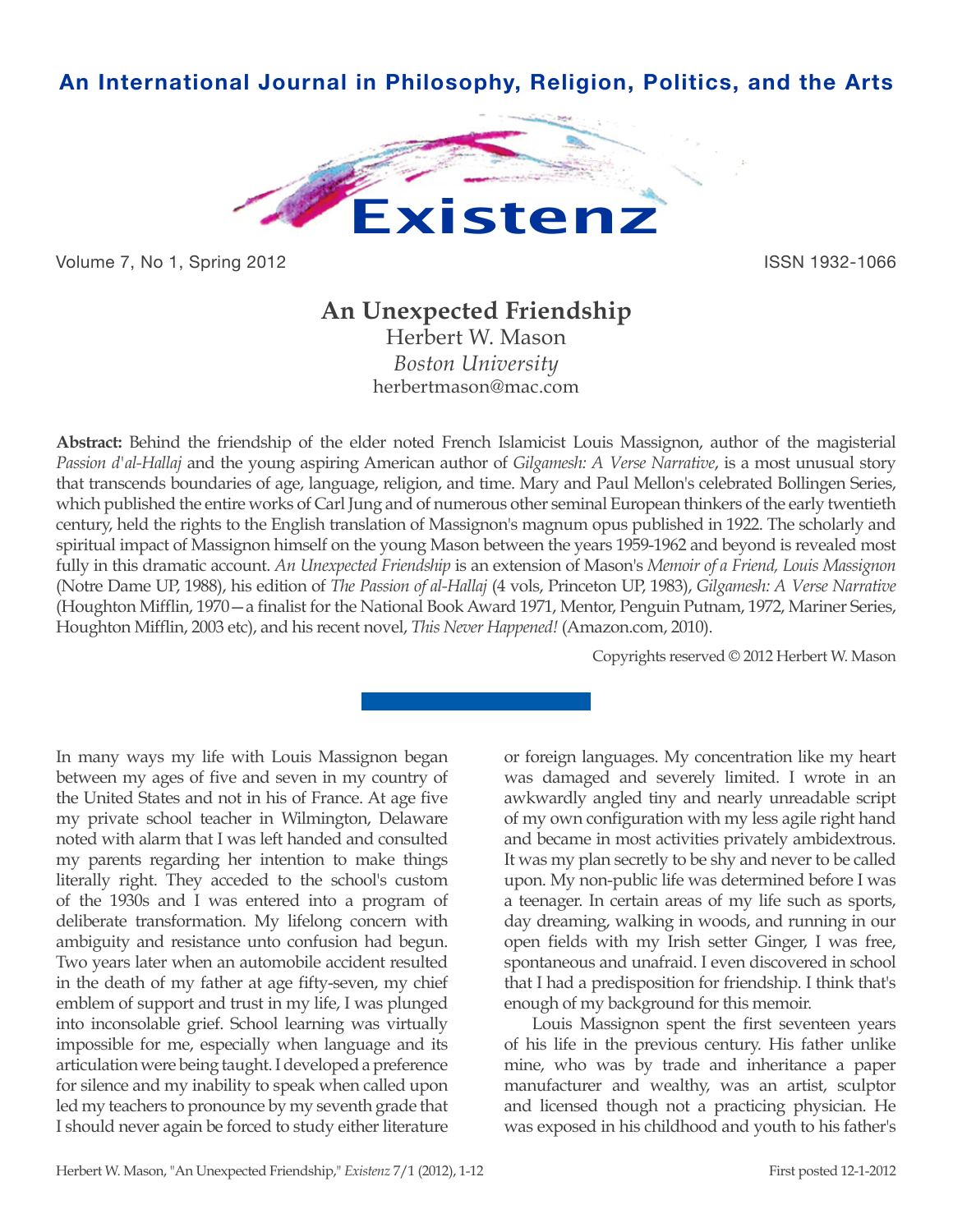artist and intellectual friends and was himself by his early facility with languages, both French and foreign, considered a prodigy. At age sixteen he was sent by his father to Germany, virtually on his own, and returned after two months having made a study of the Germanic roots of the English noun. His father was ideologically a Humanist and stressed for his son both respect for the integrity of all persons, native and foreign, and the liberty of curiosity and spirit necessary for acquiring knowledge of each. Though brief, this is sufficient background of Louis Massignon for this memoir.

Mention must be made of our respective mothers. Mine was my father's personal secretary in his paper mill and through divorce became his second wife and mother of the last two of his five children. At his death she was desolate and hospitalized for a month, leaving a live-in nanny to care for the children. After a long convalescence and eventual recovery in the dire years of the Depression she assumed the presidency of the company and, with the assistance of a bank assigned business consultant, she saw the company thrive financially after its conversion to manufacturing of materials beneficial to the war effort. She was a strong, shrewd, and passionate woman who in later years took to reading Buddhist wisdom texts for tranquility. After five years of near memory loss she died at age ninety-six.

Louis Massignon told me once that his mother was a devout Catholic who practiced her faith in secrecy due to her husband's disdain for all forms of authoritarianism, especially ecclesiastical ones. Her adventurous and prodigious son and shy and at times sickly daughter were always in her prayers to the God of hoped for intercessions.

**\* \* \***

We met in 1959, though I had seen his photograph and name linked with that of a desert hermit and martyr Charles de Foucauld at an exhibition in 1957 of the latter's life and writings in a side chapel of the Cathedral at Chartres. It was one of several chance discoveries made by a newly arrived young tourist in unfamiliar France. A Bretonne authoress named Yvonne Chauffin whom I would meet later that first year also by chance was a devotee of the distinguished Professeur of the College de France. After a sharing of interests she believed he was someone I should meet and made the introduction. In truth it wasn't as simple or quick as that, but this memoir has an urgency of its own. Before long I was invited by him upon her urging to his home at 21 rue Monsieur in Paris 7.

Books, books, books... I have at many times in my life had an aversion to bookstores, libraries, book reviews, second-hand bookstores, and bookish people. It is my recollection now that Louis Massignon was surrounded on all sides by books. There was a couch by the window to which this seventy-five year old white haired man in a black suit, white shirt and black tie pointed me to sit. He was standing upon my entering his study, but he then sat down at his desk, on which there was a small typewriter and sheets of paper scattered about along with a book open on which he had been making notes with a pen still held in his left hand. "Yvonne tells me you are interested in Gilgamesh," he said in English.

"Yes," I said shyly.

"He went on a long journey in search of the secret of immortality to bring his friend Enkidu back to life." I said nothing but stared at him and waited for him to say more.

"Eternal love is to be wrung from our inmost heart. I learned that fifty-one years ago when I lost a friend to death..."

I sat still staring at his parched lined face and sad eyes as he pointed slowly with his now empty left hand toward the window or to some place beyond.

"How long are you planning to be in Paris?"

I couldn't think suddenly and then almost stammered, "I don't know."

"Do you have anything in particular that you came here to find?"

"No."

"Good. In all my travels there was something I didn't know I was seeking that made all the difference in each visit. I sought nothing that belonged to my hosts, so I was a guest and just listened. Gradually they drew my voice out of me and we spoke together, and I learned things I didn't expect to hear, even from myself."

Hearing these words I was reminded of myself long before: losing to death... wrung from my heart... a guest among strangers... unable to speak. It was reassuring to be in this older man's presence. I wasn't a student, but he was a teacher. It was this person I had come to meet.

**\* \* \***

Briefly, I should insert here in this memoir of our long friendship that I had emerged as a teenager out of my long occultation of grief, shyness and silence, to attend a college preparatory school, where I studied both Latin and French, played competitive sports and had serious girl friends. I next attended my father's college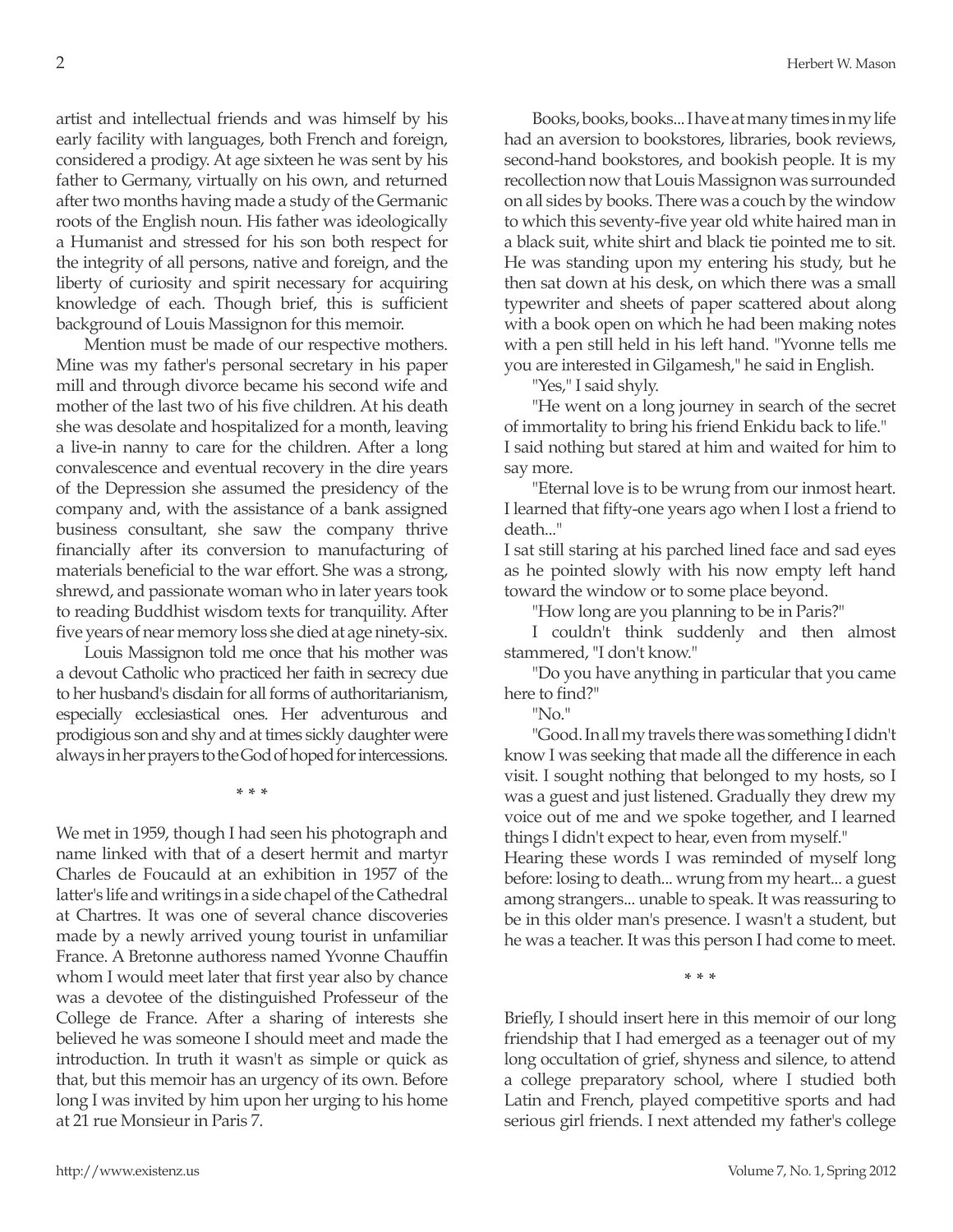of Harvard, where I received a rigorous but general undergraduate education in English literature, History, Philosophy, Science for Poets, and Sociology; and most importantly I was exposed to the research of Albert Lord into ancient oral poetry, including the *Epic of Gilgamesh*, and the verse retellings and plays of William Alfred. Both of these men in different ways sent me abroad with texts and artistic yearnings in search of myself. Even with this emergence from my childhood past I found myself drawn back and inarticulate in the presence of Louis Massignon. Perhaps this is the way it is with certain people we meet when we're suddenly without any prearranged purpose, knowledge or desire to possess, we feel both reminded of and liberated from our past selves.

"You have come at a tragic time. My dear country is undergoing a terrible fratricidal war. I have spoken out in protest with Sartre and Mauriac, but our government refuses justice to our Muslim brothers who are citizens. Unlawful arrest and torture is committed against the innocent, and the truth is denied and is replaced with lies. We have the power, proud men of authority say. They shout the loudest when they lack the moral right." In my ignorance of the issues leading to the war in Algeria I had no idea what he was talking about but felt his moral intensity and barely contained rage.

"I have known this arrogance of men in power ever since the Sykes-Picot mission when the Arabs' hopes were betrayed by our two countries, their guests. Lawrence and I marched into Jerusalem in bitter triumph. I came home to my research, he returned in disgust to King Faisal."

Again, my ignorance kept me in silence.

"I've been adding notes on the margin of my study of the mystic al-Hallaj. I work on this every day when I'm not called to speak about the war. We can talk another time about this person whom I came unexpectedly to meet many years ago in Iraq. I have already talked too much and listened too little. I'm so glad that Yvonne met you. She wrote a very sensitive novel, La Brulure, about her son who died during the Occupation. She's like a second daughter to me. My wife and I have a son and daughter and lost our oldest son. When I became a tertiary Franciscan I took the name Abraham, but our God didn't give my son back to me."

His stream of unrelated references and recalls of persons overwhelmed me that first meeting. It was in fact a much longer occasion and was more bewildering than I recount selectively here. Despite my feelings of confusion and timidity I knew we would meet again.

**\* \* \***

People who knew Louis Massignon at the height of his teaching career at the College de France, between 1922 and 1954 his year of retirement, have recalled to me a carefully structured, disciplined, and spell-binding lecturer. Students actually enrolled in his courses or guided by him in their doctoral researches found him generous with his vast knowledge but inclined to instruct more than listen. He was an indefatigable researcher, narrator, and explainer of difficult texts. I was never to be a registered or in any way an official student of his, and thus he never treated me as such. For some reason I will never understand, he considered me a poet and a friend instantly, though he was nearly fifty years older than I and established academically and widely recognized in international academies of learning beyond any level or degree I could imagine either seeking or attaining. He was regarded as a truly original scholar and a genius by his peers. When we met I had published three short poems in little poetry journals in America and had experienced rejection of several more by other editors. I had a BA from Harvard based on an eclectic rather than a singular, focused selection of study. I brought with me only one passionate interest: to retell poetically and personally the story of Gilgamesh's protest against death. I believed after one meeting that this was also at the heart of Louis Massignon's passion for justice and compassion for humanity. It was enough of a hypothesis to keep me from dwelling on our obvious differences.

Among the many impressions I had of him at this first meeting, I choose one subject to concentrate on for the present memoir. I saw the open book in whose margins he was adding notes. The book was the first volume of the original edition of his magisterial *Passion d'al-Hallaj*. I would learn eventually that he had been critically amending old and adding new researches to its content almost daily since its publication in 1922. It was the work on which two of his great European Islamicist predecessors Ignace Goldziher and C. Snouck Hurgronje heaped their praise and on which his ascent to the distinguished chair in Islamic Sociology at the College de France was based. Though biographers and memorialists of Louis Massignon know his life had many strands and interweaving themes, he was foremost a dedicated and lifelong student. At least, this is my present choice of strand and theme as his eventual translator into English of the work to which he devoted his life.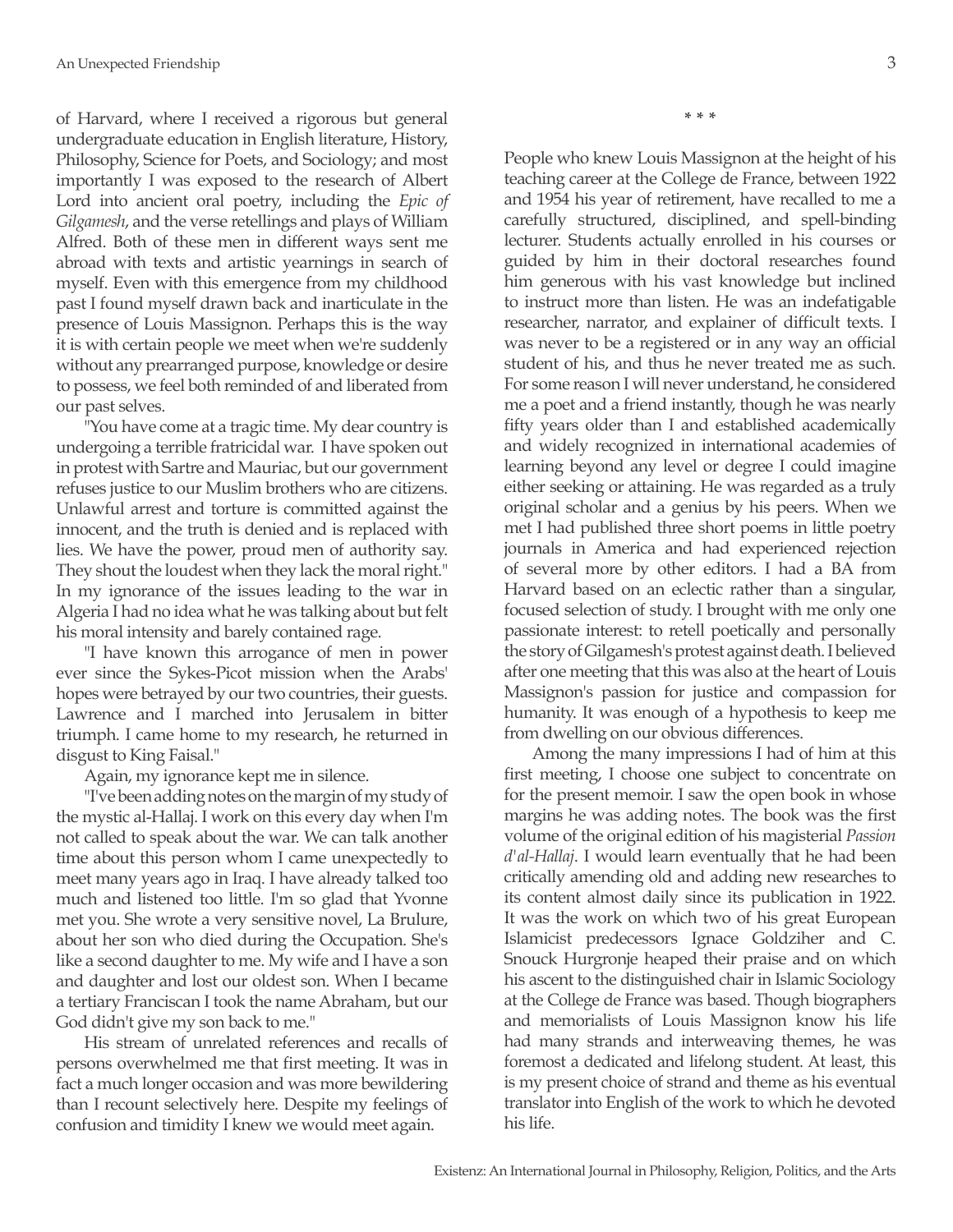After indicating previously in this memoir some of the unpromising facets of my early approach to learning, I must explain how I became the translator of this enormous and to me entirely foreign work. Perhaps in doing so it will give encouragement to those who encounter the unexpected and are challenged by the impossible.

**\* \* \***

The judgment that the Passion d'al-Hallaj was worthy of translation and by whom is a story in itself. William McGuire in his 1982 *Bollingen: An Adventure in Collecting the Past* (Princeton University Press) gave a detailed history of the philanthropic largess of Paul and Mary Mellon and the European intellectual luminaries whose seminal works they and their advisers judged worthy of being translated into English. Among the luminaries were Carl Gustav Jung, Károly Kerényi, Hugo von Hofmannsthal, Paul Valery, Mircea Eliade, Miguel de Unamuno, and Gershom Scholem, to mention only a few. Advisors included T.S. Eliot, Herbert Read, Joseph Campbell, and others. Among the many professional translators and textual editors were Willard Trask, Ralph Manheim, Jackson Matthews, and Kathleen Coburn. It was a remarkable undertaking with a rare convergence of patronage, imagination, talent, and dedication. Mary Mellon acquired the rights of translation for all of Jung's works and this initiated in the early 1940s their illustrious string of intellectual, artistic and scientific publishing offerings. The *Eranos* meetings at Ascona, Switzerland, provided occasions for the Mellons, with their friend Jack Barrett, the President of the New York based Bollingen Foundation, and their many authors to meet. Bollingen was the name of Jung's home on Lago Maggiore.

Louis Massignon presented several times at the Ascona meetings, and four of his papers were published in the *Eranos* Book Series. The Mellons had the exclusive rights to the *Passion d'al-Hallaj*, with publication dependent on his completion of the second edition. Paul Mellon once described Massignon to me as his "ideal of the truly learned man." His project was one of Jack Barrett's favorites in a list of a hundred, and it was the last one to be contracted and translated. In its first edition of two volumes it was over 1000 pages in length and was divided, as would be the new twice as long posthumous four volume French edition of 1975 and the 1982 English edition into *Life, Survival, Teaching, and Bibliography and Index*. Massignon expanded Volumes 1 and 2 considerably with nearly forty years of continuing research as identified in the updated and exhaustive Volume 4. Volume 3 remained essentially unchanged. For the educated but general reader Volume 1 was the most accessible as a carefully constructed narrative and for being at times both highly dramatic and lyrically rich. It would eventually be presented in an abridged English edition without its vast scholarly apparatus. Volume 2 shows its author's painstaking and classical orientalist's training and skill at finding, editing and translating Arabic, Persian, Turkish and other primary and secondary sources in the manner of early and Mediaeval Muslim chains of authentication. In this volume Massignon exposed an entire historic tradition and cultural ethos that no Western scholar before had ever penetrated so deeply and seen so thoroughly as if from within. It is the primary research volume reflecting the extraordinary range of his meticulously acquired knowledge. For less philologically, more philosophically minded students Volume 3 is the most rewarding. Its divisions are into Mystical Theology and Dogmatic Theology, with concentrations on Cosmogony, The Creation of Human Acts, Theodicy, Eschatology, Polity, Sanctity and the Juridical Doctrine and Legal Consequences of al-Hallaj's teaching. A full translation of the martyr's *Tawasin* or Dialogue with Satan is included. Massignon's gifts of both literal and literary translation are evident throughout these volumes. I added a biographical *Foreword* of Massignon himself to the English edition.

Even now I look at this work and cannot imagine how anyone, including Jack Barrett and the Mellons or their advisers, ever thought it could be translated, let alone entrusted to one person, especially me, to do it.

**\* \* \***

At my present distance from the work and as Les Amis de l'Association de Louis Massignon in Paris begins to plan projects to commemorate the fiftieth anniversary of his death, I understand that my older learned friend lured me into his world of first hand knowledge in order to translate it into a more widely read language. After knowing him for two years he told me one day in his summer home in Binic, Brittany, "We have a long way to go together." I pointed out, with complete honesty that I was not truly fluent in French, I knew no Arabic, and the Islamic world was not familiar to me in any way. He responded, "But you are a poet. You understand the inner, subtler structures and intentions of language." At that point I thought him desperately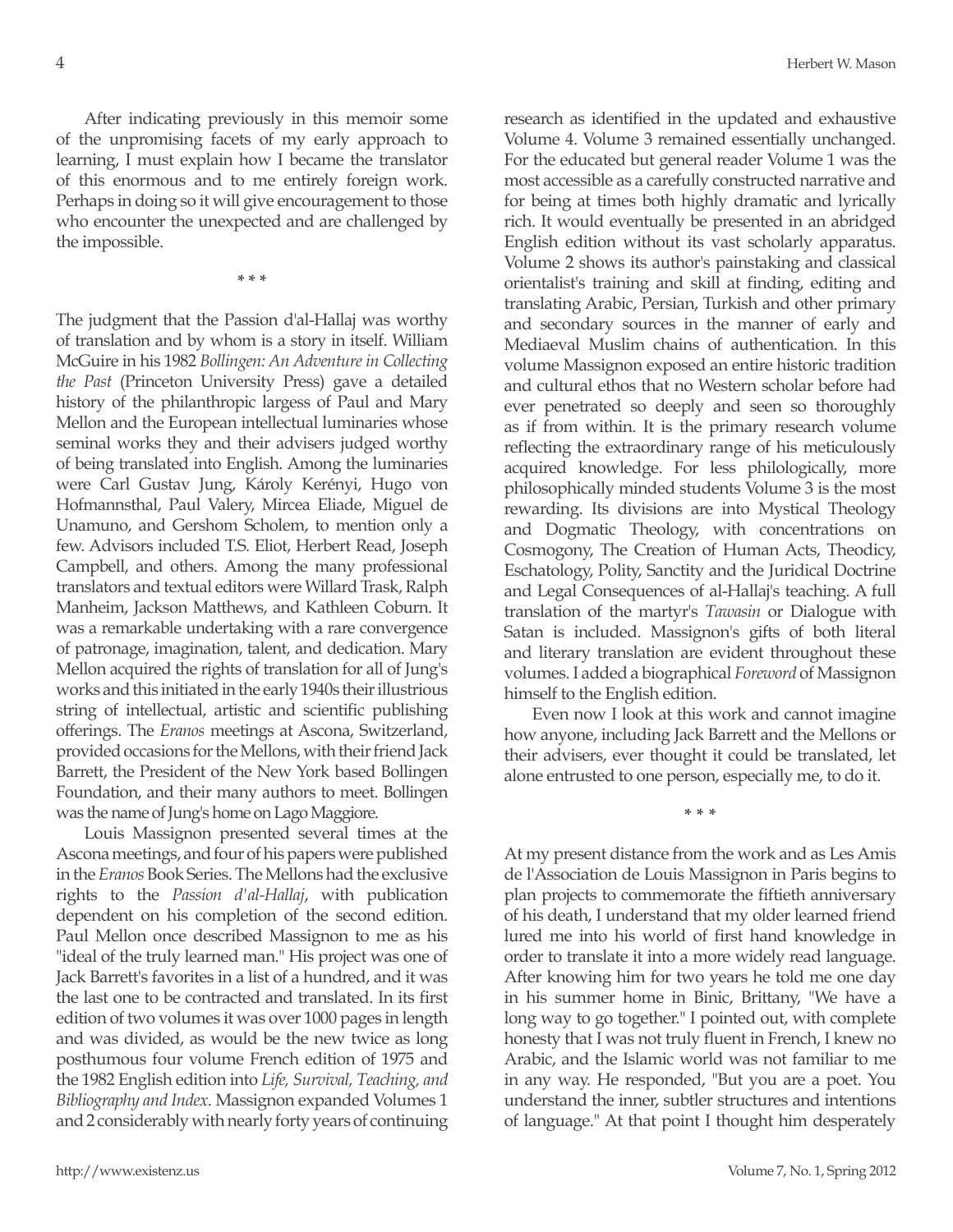hopeful and, though genuinely brotherly, deceived. He added, "You must finish your Gilgamesh, whose heart you have read as he has read yours long ago. I know you will. I have nearly finished my al-Hallaj, who has read my heart more than I have read his." He seemed to exist at least partly in different times at once, symbolically at least, though we were entirely present there at that time to each other's passion to understand, create, and if failing both, to protest. I knew, despite my reservations and timidity regarding expectations of myself, our friendship was to be strengthened by perseverance and longevity.

In brief, I returned to America, leaving him in his highly charged call for public opposition to the war in Algeria, as a demonstrator in the streets, and as a secret meeter with General DeGaulle, one occasion of which I had witnessed, whom he was trying to persuade to end the torture by police in Paris of wrongfully imprisoned Algerians and, as he finally did, grant the indigenous Algerians the right to choose their own destiny. This was the major activist theme of the last few years of his life; and as we know, he died October 31, 1962 exhausted; barely four months after the war had officially ended.

We corresponded by letter up to a few days before he died. The news of his death was sent to me by his family. A new contact I made in America, the Trappist monk and prolific author Thomas Merton, joined the correspondence with prayers to Louis for peace. Merton wanted me to visit him in Kentucky, which I did, and we talked about Louis for four days and made plans regarding his inter-religious ideas more than his Islamicist knowledge. I believe Merton was deeply influenced by him in terms of his turning him, if not toward Islam, toward a serious correspondence with Eastern faiths. Merton introduced me to the cofounder of the Catholic Worker movement in New York, Dorothy Day, whom I met and spent two days with in her House of Hospitality on the impoverished and desolate Bowery not far ironically from Wall Street. She asked me to write about and translate a few short pieces by "Father Massignon." She knew of his being made a Melkite priest, though he was a married man. A Catholic convert and ideologically a communist, she was possibly the most fiercely radical woman I had ever met. I was in a different America than the one at Harvard I had left, though it would not be long before I would return to that university to begin my seven years of preparation to translate the *Passion d'al-Hallaj*.

My first introduction to the Bollingen Foundation was through the benign intervention of the old boy connections of Harvard. Walter Muir Whitehill, Director of the Library of the Boston Athenaeum and Senior tutor of Lowell House, where I had lived as a sophomore and junior at the college, informed me that a Mr. Wallace Brockway from New York had come to his office about a Bollingen author whose works were being translated, Ananda Coomeraswami, who was also curator of the Indian Collection of the Boston Museum of Fine Arts. I had sent Whitehill a copy of the France Litteraire Special Edition of hommages to Louis Massignon that appeared a week after his death. I wanted my old Senior Tutor to know what I had been up to for roughly five years. The convergence was maneuvered deftly by him, and I met Brockway in his office one afternoon.

The rather deferential member of the editorial team of the Encyclopaedia Brittanica and adviser to Barrett at Bollingen was excited to meet and inform me of the foundation's rights to publish the *Passion d'al-Hallaj* at such time as the eagerly anticipated second edition was available from Gallimard publishers in Paris. He asked me if I would be interested in translating it, without knowing what my credentials if any were. I said shyly I wasn't ready, for I was just beginning doctoral studies in Arabic and Islamic History at Harvard. He insisted we keep in touch and that I inform him when I considered myself ready. I mentioned my interest also in writing a retelling of *Gilgamesh*. This also interested him. It so happened, projecting quickly ahead in time, that the year I received my doctorate in Near Eastern Languages and Literatures I was hired to translate Louis Massignon's magnum opus and Brockway also pressed an editor named Arabel Porter at Houghton Mifflin Company in Boston to publish my *Gilgamesh* version. It was a remarkable convergence of contrasting writings. The latter in 1971 became a finalist for the National Book Award.

Seven years of doctoral courses in history and languages, however, was for me an ordeal. In 1962 Louis wrote me several letters during that summer's intensive Arabic course at Harvard, sending me simple parables and Qur'anic quotes to memorize "like a child" rather than try to analyze. Of course, I was struggling with the alphabet and was entirely unable to read, understand or memorize what he sent. His letters included accounts of actions in which he was engaged that read like erratic streams of consciousness. I wondered if he was becoming irrational or just extremely tired. He signed each, "Brotherly, Louis" in his tiny scribbled handwriting. Enrolled in the course were several Peace Corps returnees from North Africa,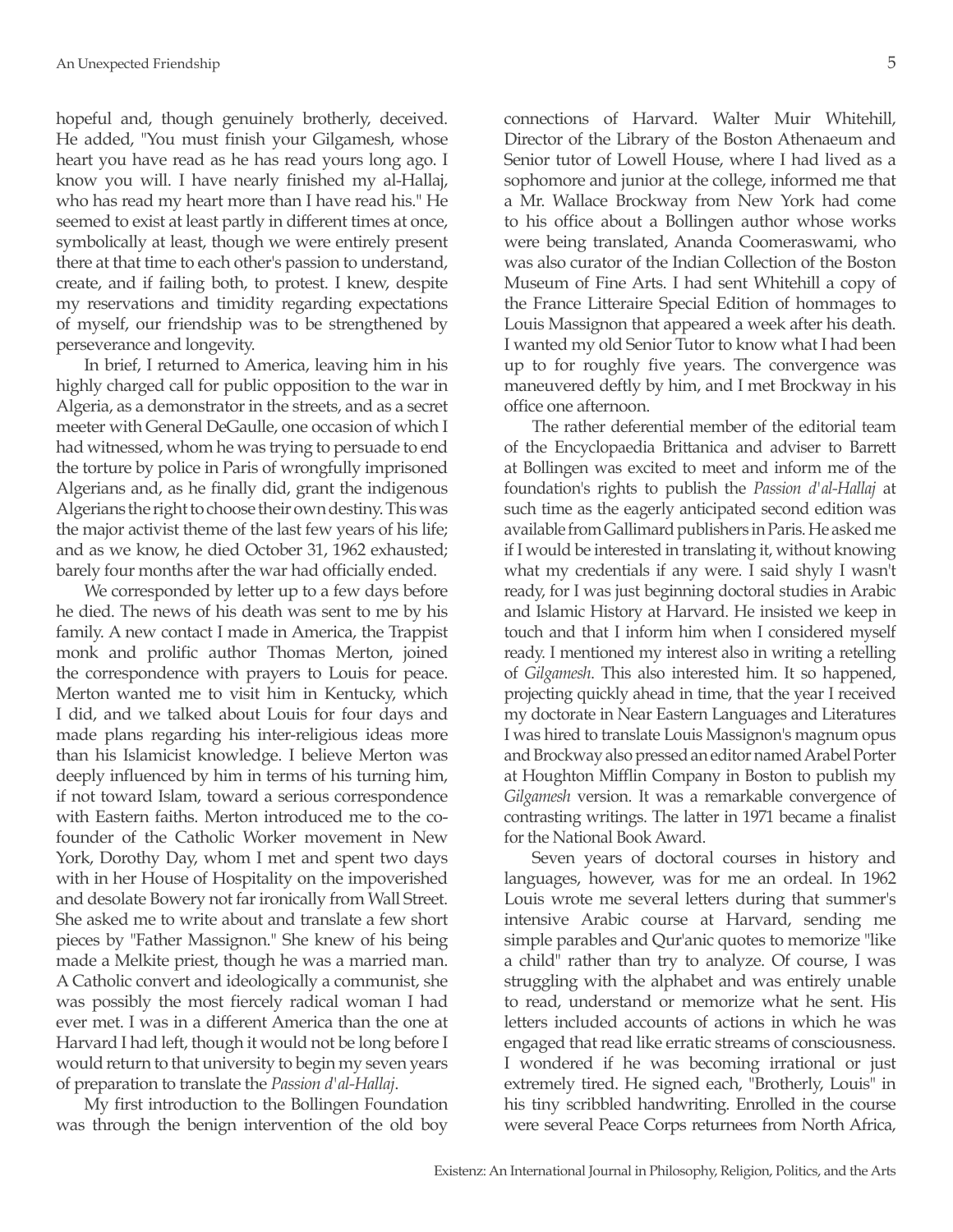the Arab Middle East and Turkey, a few of whom had learned local dialects enough to converse on the street, so to say, but none could read, write or speak classical or even newspaper Arabic. One quite unexpected student in the course was a tall blond Austrian woman named Charlotte Teuber-Weckersdorff. Her appearance was aristocratic and tone was snob. In the class of fifteen we knew a little about each other, hence we knew she was an archaeologist, a member of the Austrian team that had dug in Luxor, where she learned enough colloquial Arabic to converse, and haughtily assumed the course would be easy for her. She at 35 and I at 30 were the oldest students in the class, and we were the only ones who in the end got failing grades.

Midway in the course we commiserated, recognizing our ineptitudes, and I told her about how I had gotten into this almost agonizing situation in which I seemed to have regressed to my childhood verbal and intellectual paralysis. I spoke of Louis Massignon and the Seven Sleepers of Ephesus pilgrimage I had attended with him in Brittany in 1959, which event had solidified my spiritual commitment to the studies I was presently failing. She responded, "I know the Seven Sleepers from the *Legenda Aurea* of Jacobus di Voragine." She told me that I mustn't be discouraged. She was sure of my "mission" and called me Malcius, the name of one of the Sleepers who upon being awakened after 309 years by God went into the Christianized town of Ephesus for bread with old coins as a witness of resurrection against the current Arian heresy. She had actually been to Ephesus and stood in the Cave in which the Seven had sequestered themselves and been entombed in witness against Emperor Decius (re. 249-251), who proclaimed himself god and persecuted Christians. I told her that it was in the Qur'an, too, which I knew from Louis, who had read the *Surah al-Kahf* at the Breton Pardon for peace. "Malcius, we will prevail together." We became close friends thereafter and in our different ways prevailed. She was completing her doctoral dissertation in Political Science, her prior doctorate degree having been attained at the University of Vienna. I credit her friendship as it developed between us as rescuing me in that summer from serious self-doubt.

My gradual ascent into Arabic and Islamic Studies as a professional field was benefited greatly by the teaching of Islamic History by Sir Hamilton A. R. Gibb, who had left Oxford to create a program of serious pedagogical and research training at Harvard. My success in his lecture course in History and seminar in Arabic Literature earned me his recommendation for a scholarship and enabled me to enter a doctoral program. He was a fellow member of Louis Massignon's in the Egyptian Academy of Arabic Language in Cairo, though in our years of acquaintance at Harvard he said very little to me about him. Gibb, by contrast with Massignon, was reticent, and religiously a shy, inward Scottish Presbyterian. The most he said when he told me of my scholarship was, "It is only just." In Arabic language study itself George Makdisi, who had been a student of Massignon's at the College de France and had followed his methodological approach in his own research and published works, kept an eye on my progress through the courses, language and comprehensive exams, and dissertation to the end. His seminar in Arabic grammar was advanced and of critical importance. My graduate school colleague, and eventual distinguished expert in Sufism, Victor Danner and I were in that course his only two students. But an earlier small literary Arabic course taught by a visiting professor from Georgetown University with the improbable nom de plume of Irfan Shahid or Witness of Gnosis was the one that gave me the greatest pleasure and self-assurance to keep me moving ahead in Arabic. We read Taha Husayn's novel *Al-Ayyam* (The Days), and it was utterly enjoyable. Not incidentally this blind Egyptian novelist had attended Louis Massignon's lectures on Arabic Philosophy in the New Egyptian University and wrote about him.

Throughout those seven years of study, which yielded later my few published works in the Arabic Islamic Mediaeval period field and taught me how little I would actually ever know comparatively of Arabic or Islam, were spent in the continuing presence of Louis Massignon as if I had been enrolled in his program established especially for me. This is not to say I was in any respect a methodological protégé like George Makdisi. But even as I passed advanced examinations in Arabic and a variety of Islamic substantive fields, passed French, Persian and German (tutored by my friend Charlotte) as was required, and wrote a creditable dissertation, approved by Professors Richard Frye, Annemarie Schimmel, and Makdisi, I knew it was Massignon who got me through it all. If I had not known him as I did and trusted his belief in the importance of al-Hallaj and the entire Islamic world to human history, I would never have spent one day or a passing thought in pursuit of the degree I had just attained. None of the aforementioned or other professors despite their considerable knowledge and gifts aroused my imagination or interest enough to continue as I did. Having said that, once completed as a task, I looked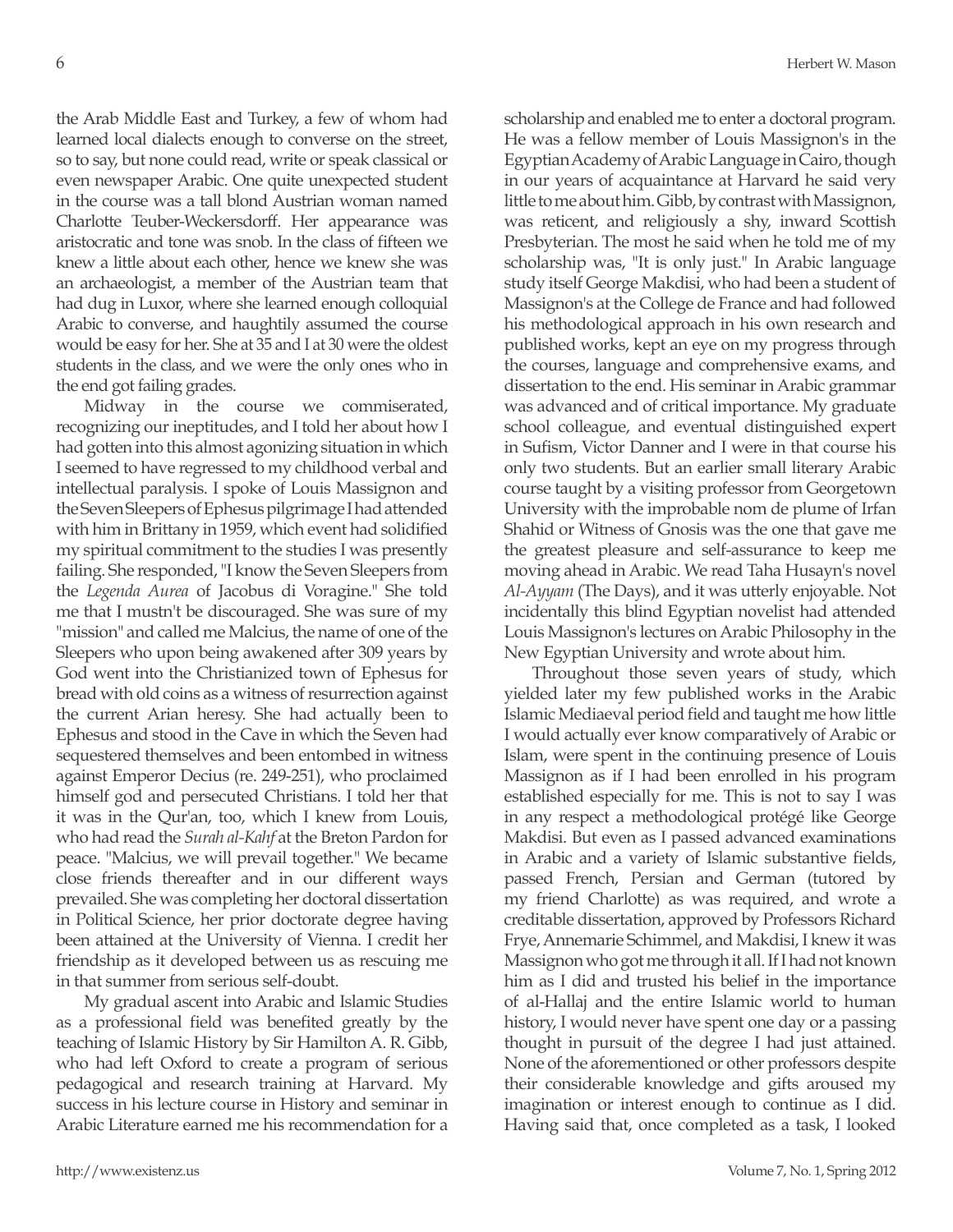back to my earlier teachers, Albert Lord and William Alfred, to the work of my heart, to complete, as Louis Massignon had said I must, my retelling of *Gilgamesh*. A set of illustrations of the tale, including the book's original cover, by my closest friend in Paris, artist Dino Cavallari, supported me in numerous ways in this work.

It was while completing my Verse Narrative that Wallace Brockway returned to Boston to see me. I had just learned also that the proofs of the second edition of the *Passion d'al-Hallaj* were nearly ready to be corrected in Paris. My life with al-Hallaj was about to begin.

**\* \* \***

My first attempt to write about al-Hallaj resulted in a poem of about twenty lines, which reflected more of my life at the time than his. In the poem "teach-ins" by students and professors among al-Hallaj's many supporters were held to protest his imprisonment. In the mid-1960s I was participating in teach-ins and other demonstrations protesting the war in Vietnam. My fellow demonstrators included a Harvard graduate student writing on Joseph Conrad, Edward Said, whom Charlotte introduced me to, an MIT linguistics professor Noam Chomsky, a noted baby specialist Dr. Spock, among the growing thousands who were rising up against that unnecessary and catastrophic war. Thomas Merton participated by his writings and prayers. In 1967, after the Six Days War between Israel and Egypt, I solicited the participation of Said and Chomsky and nearly a hundred others to sign an "Open Letter" calling for Respect and Protection of all the Holy Shrines of Jews, Christians, and Muslims in Jerusalem. It was published in The New York Times in a small notice for \$ 6,000 which we were able to raise. This effort on my part as a mere graduate student led to a book entitled *Reflections on the Middle East Crisis*, edited by me and including essays by Said, Chomsky, Abdullah Laroui, Samir N. Anabtawi, Yehoshua Bar-Hillel, Uri Avnery, Arnold Toynbee, and Jacques Berque among the fifteen participants. Accepted initially and then rejected under pressure by two New York publishers, I made contact through a Dutch friend and former student of Massignon's in the College de France, Jacobus Waardenburg, who got it published eventually in 1970 at Mouton & Company in Holland. It was attacked as being anti-Semitic and unfavorable to Israel in at least one American journal and *The Jerusalem Times*. It was Edward Said's first essay dedicated to the Middle East. The effort led to extended

correspondences and friendships especially with Laroui and Chomsky. My poem on al-Hallaj, together with three of my initial translations of his *qasida* poems, was published as a "Biographical Introduction" in a book by Ilse Lichtenstadter, one of Harvard's Arabic teachers, entitled *Introduction to Arabic Literature*. Later Annemarie Schimmel republished and translated it into German as the *Einleitung* to her one book in German of al-Hallaj's poetry and prose.

Schimmel, with whom I never studied but who became a close friend, was a one-semester professor on a chair endowed by a Pakistani millionaire and admirer of both Urdu poetry and Schimmel herself. She was the only professor at Harvard at the time who knew and cared about al-Hallaj. Makdisi followed Massignon's methodology but none of his many other interests or concerns. He did encourage my undertaking the translation of his *Passion* and in fact cut short my own dissertation research and time needed for completion of one section so that I could begin the translation. As a dogmatic Thomist and devotee of Jacques Maritain, he thought Massignon simply too radical spiritually and politically. Schimmel, on the other hand, had met Massignon only once, in Japan, and had never forgotten the encounter. He was through his works and spirit, almost mystically, one of her masters along with her two German mentors, Hans Heinrich Schaeder and Hellmut Ritter. Massignon was apart from all others, and as a poet translator and "rawi" or rhapsode of Massignon's, I was thus included among her spiritual friends in America. Charlotte and she met a few times and disliked each other. It may have been a German versus Austrian thing. Charlotte was a political activist with a strong opinion of others' dubious worldly involvements. Schimmel, a prodigy in languages like Massignon, had been as a young woman stationed in Turkey as a decoder of secret foreign messages for the Nazis, never seeming to be aware of any moral implications in her work. She memorized hundreds of poems by the Persian Rumi and the Urdu Ghalib among others. Her translation process was automatic and instantaneous, and she delivered her lectures and recitals with her eyes closed. She was tall but delicate of stature and ultra feminine who, together with her Swiss companion of many years Albert Teile, had created the aesthetically and eclectically dazzling and expensive periodical *Fikrun Wa Fann, Thought and Art*. I knew them both and considered us all close friends. I knew her strengths and weaknesses and she knew mine. She won a major German literary prize when she was approaching eighty. The award aroused opposition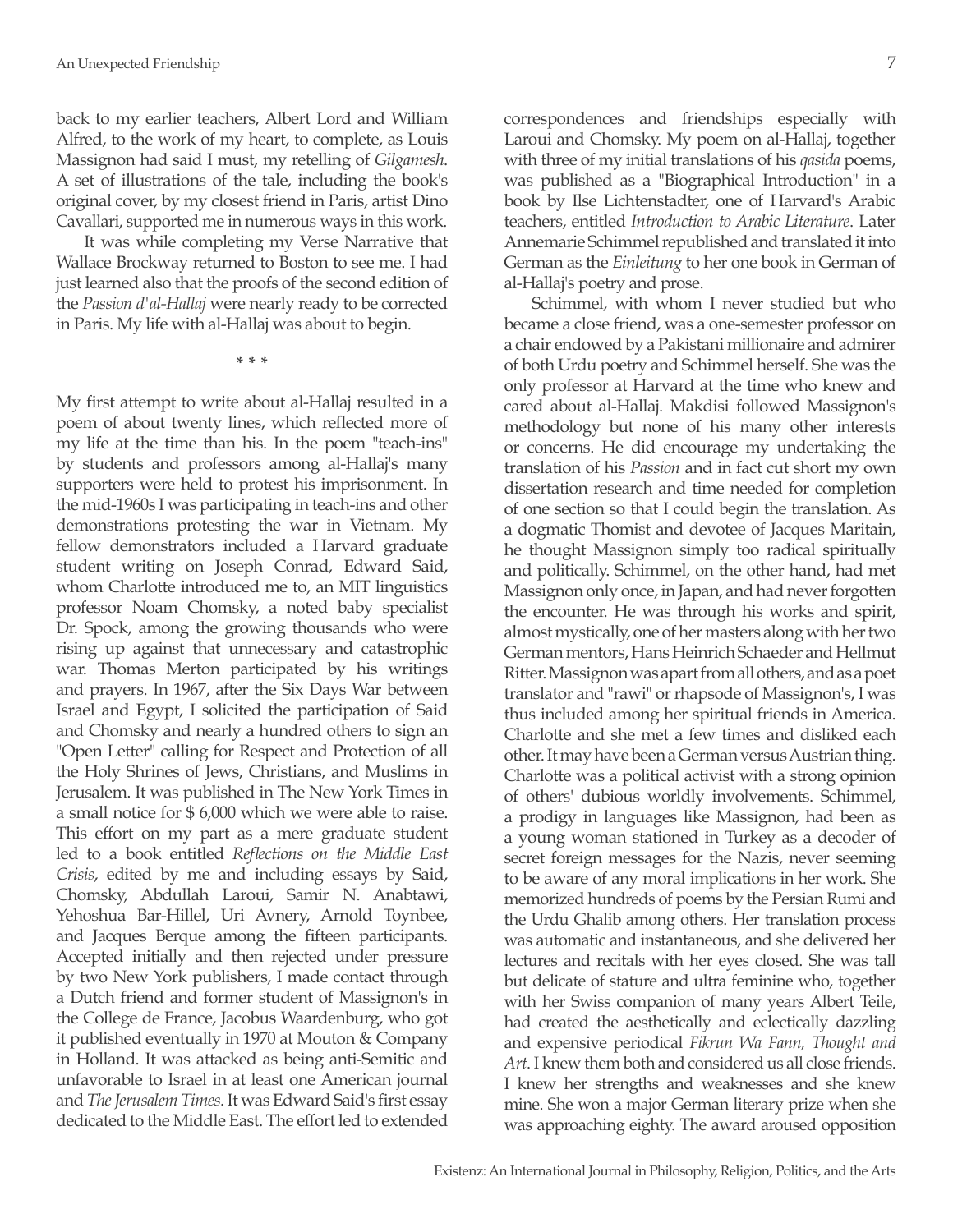from leading German writers because of her politics and in particular her statements against Salman Rushdie. I think she actually had no political savvy or sense of any moral implications in her taste for tyrannical traditions of patronage and power. She performed the role of Shaghab, the Caliph's mother and disciple of al-Hallaj in the play I wrote, *The Death of al-Hallaj*, which was presented first in the Center for the Study of World Religions at Harvard in 1974. She memorized her part and was exquisite, interacting easily with the American Equity actor Albert Duclos as Hallaj, in bringing the play to life.

**\* \* \***

The work of translating Massignon's magnum opus began full-time in the summer of 1969, though the Bollingen Foundation had contracted me a year previous. Jack Barrett believed, as did I that I needed to visit the Middle East and purchase a number of substantive texts and dictionaries essential to the needs of the work ahead as well as to familiarize myself with the Arab world of al-Hallaj known intimately by Massignon. I was sent first class on Pan American Airlines initially to Paris, where I met with Madame Massignon, her scholar daughter Genevieve, her physicist son Daniel, colleagues of Louis at the College de France, including Henri Laoust, his successor to his chair, Louis Gardet, an Islamicist and Brother in the Order of the Little Brothers of Jesus envisioned by Charles de Foucauld (Massignon, the latter's literary executor, had published his *Regle*), and several others with whom I would become associated over the years. Genevieve especially was the one engaged daily in the deciphering and inclusion of her father's handwritten notes into the body of the new edition. It was almost microscopic work and one of profound devotion requiring also critical discernment. The proofs were not yet in hand but were to arrive soon. I saw enough to know and panic momentarily at what was involved for me. The family was most hospitable and generous to me and hopeful of my being the right person for the task. I had of course met Madame Massignon and Genevieve several times in the old apartment, returning to which produced in me many memories and, given Louis' long absence, some sadness. Where had I been all those years, and had I justified his sharing of himself and his trust in me by what I had been doing? After Paris I flew Whisper Jet to Istanbul, where I was hosted by my old Harvard undergraduate chum Gene Higgins, a writer and then Dean of Studies and an

English Teacher at Robert Koleg; and by my Harvard graduate school chum Bill Hickman, who was a scholar of Turkish literature and Sufism and eventually a Professor of Turkish and Islamic Studies at the University of California in Berkeley. Both showed me generously around the city they knew well and loved. I spent time in the Sulaimaniyya mosque-library with its rich collection of classical Arabic and Islamic texts and manuscripts; and Bill and I took a side trip together to Izmir, where we hired a driver to take us northward to Ephesus and the Cave of the Seven Sleepers. For me, that made the trip a pilgrimage. We also visited the nearby House of Mary, where a French custodial priest told us there was an annual pilgrimage attended mostly by Muslims. Gene and I shared longstanding memories and dreams of literary success together; Bill entered with me spiritually, but from his own heritage as a Quaker and pacifist, also fellow anti-Vietnam war protester in Cambridge and Washington, into the Massignonian worldview.

In Beirut another graduate school friend and future colleague at Boston University Merlin Swartz, an Arabist and Islamicist and true "rawi" of George Makdisi, hosted me for several days with his son Daryl commissioned to be my special guide around the city. I was alone at times in the evenings and was able to venture briefly into Syria. I purchased important Arabic edited texts from a rather mysterious figure named Munajid, who wore dark glasses inside his large private library, warned me against both Syrians and Russians, asked whose side I would support if the Israelis invaded his beloved *Lubnane*, and assumed by my reticence to respond, that I was a CIA agent posing as a visiting American scholar. I gave him some doubt about this suspicion when I mentioned Louis Massignon. "Of course, I knew him. He was a collector of manuscripts by obscure Nusayri and other religious sects. How did you meet him?" I said I was to be the translator of his book on al-Hallaj. He tapped his head with his right forefinger and uttered some barely stifled curse. I assumed he was a Wahhabiesque Sunni who had no sympathy for the martyred mystic.

My visits to Egypt, Iraq, and Morocco would come several years later. For now, with my collection of what I considered essential Arabic books, I returned on Pan American Air Lines to Boston and the nitty-gritty of the work ahead.

It was on a balcony on the fifth floor of the Library of the Boston Athenaeum, courtesy of Walter Muir Whitehill, that I set my dictionaries, Arabic primary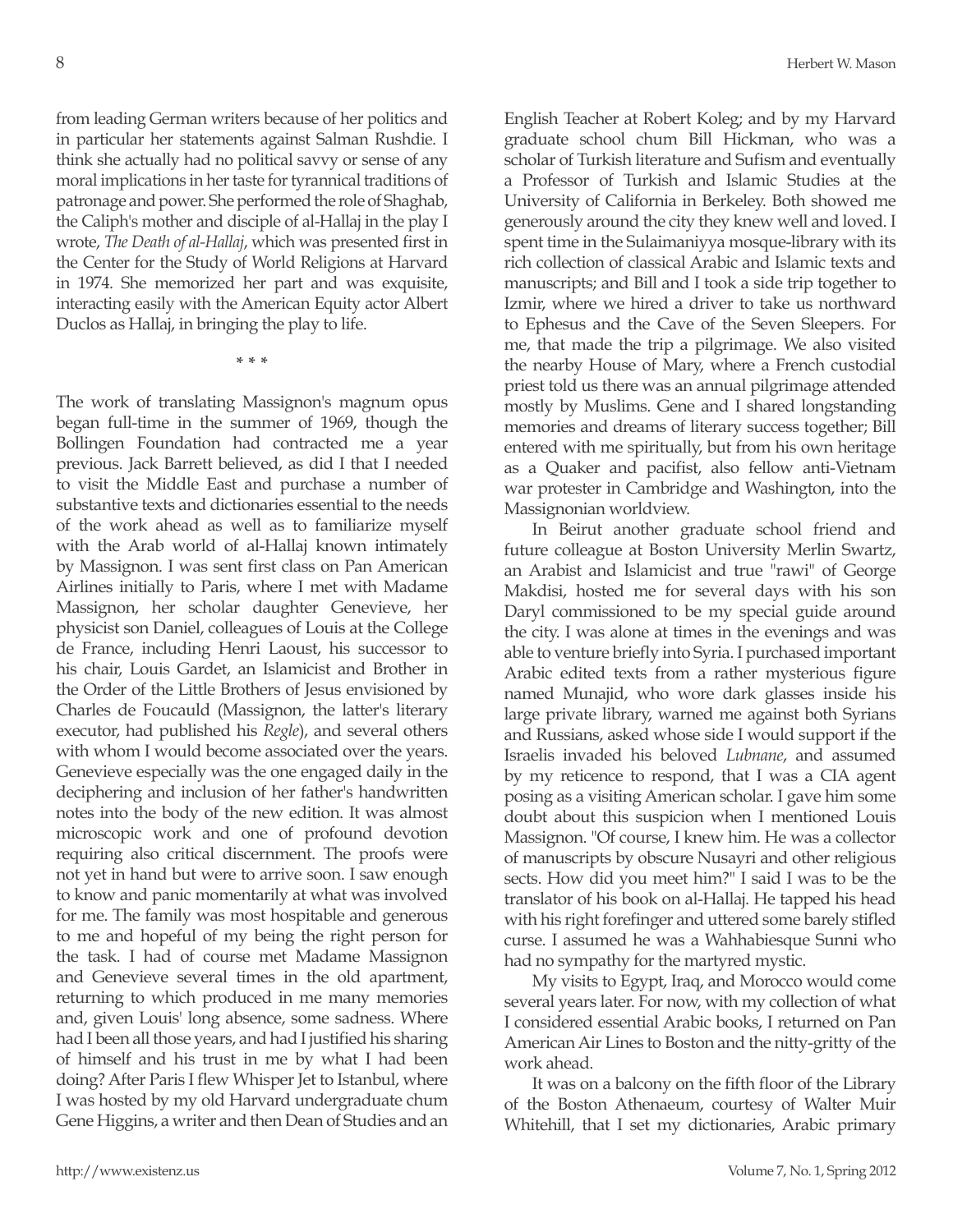and secondary sources, and the French page proofs as they arrived to me from Paris around me on a long refectory table and began my work of translation. It was the summer of 1969. I prayed for linguistic and focused intellectual intercession, took a deep breath, and plunged into the "Avant Propos" by Louis Massignon to his new edition. I realized after a few words that it was indeed going to be a long journey together.

**\* \* \***

As I reread now in 2012 large sections of the four bound volumes, out of print but occasionally discoverable for a high price through Amazon.com, or through Princeton University Press in a radically abridged version, I recognize both my devotion and my considerable achievement. I was given a special intervention from both Louis and al-Hallaj throughout those years of 1969- 1982. From 1972 onward, however, until 2008, when I retired, I was also recruited by John R. Silber, a Kant scholar from the University of Texas at Austin devoted to pedagogical renewal, and the new president of Boston University, to teach as a University Professor of History and Religion at Boston University down the Charles River from Harvard. It was a full-time job. From 1969 to 1972 I finished translating Volume I and part of Volume 2. My Bollingen association, my doctoral attainment, and particularly the early success of my *Gilgamesh* led to my unexpected recruitment at a university that had a special interest in literary translations and its practitioners. My new colleagues included the classicist William Arrowsmith, the Mallarme and his circle specialist Roger Shattuck, and the expert on the Book of Job, Nahum Glatzer, among others. The initial part-time appointment evolved into tenure and teaching in three departments and was a considerable distraction from my commitment to completion of the *Passion d'al-Hallaj*. Few shared interest in the latter or in Islam in general, though Bill Arrowsmith, an innovative translator of Euripides and others, had been a supporter of my *Gilgamesh* for the National Book Award in the broad category of translation, which fell short by one vote to a translation of a work by Heidegger, and saw fit to include me in the group he had assembled at the university. He also got my *The Death of al-Hallaj* published as a special complete issue of the American Poetry Review, which brought it to the attention of a prolific author and priest of Notre Dame University, John Dunne, and its successful publication by that university's press. There was collegial support

in America, especially when it was able to rise above the grasp of institutional competition and jealousies. In other words, I had become institutionalized, and both my literary pursuits and my translations were restricted by limitations of time. I had a job. I would have had to have been personally wealthy to dedicate myself solely and swiftly to the works of Louis Massignon as well as to my own. I had some very pleasant colleagues in my field, Merlin Swartz in Islamica and the Pakistani Daud Rahbar, the expert on works by Ghalib, who told me "the Massignon-Mason connection was a major story rare in our contemporary world," and several others in various fields and in supporting positions of the administration. I enjoyed the students, both undergraduates and doctoral students, too many to mention, many of whom became published and prolific authors, including two who would later translate other works of Massignon. I mention all this "professional business" to explain as being part of the reason why it took so long to finish the major work of Massignon. Equally factored in, however, was the sheer difficulty of the text, the need of a professional indexer, David Partington, a librarian at Harvard's Widener Library, and the pressures from other projects put upon the copyeditors of Princeton University Press. I worked methodically, initially demanding of myself five pages of translation a day, which some days was less, sometimes considerably more. Massignon's writing style was very idiosyncratic, with sentences in some instances extending to two pages in length and needing to be broken into shorter sentences in order to make sense and still keep his intended meaning. His "meanings" were often implicit and required my intuition and remembrance of our conversations to understand. Some were oddly or rarely punctuated and always long and suggestive of more than was said. However, I was dealing now with a text. He wanted me to be accurate but also to understand the kind of content al-Hallaj himself was communicating through him to me. I'm sure that no one could fully understand the state I had gotten into in order to do this monumental work. Surprising to myself I had become more possessed by al-Hallaj than by Massignon and yet we were three persons involved almost in a mythic experience together. The principle Arab editor and student of al-Hallaj and his works, Professor Kamil M. ash-Shaibi in Iraq, wrote to me and questioned a few of my liberties taken with particular poems and questioned Massignon's numbering and arrangement of the poems and prose utterances in his editions, but always collegially and with awareness of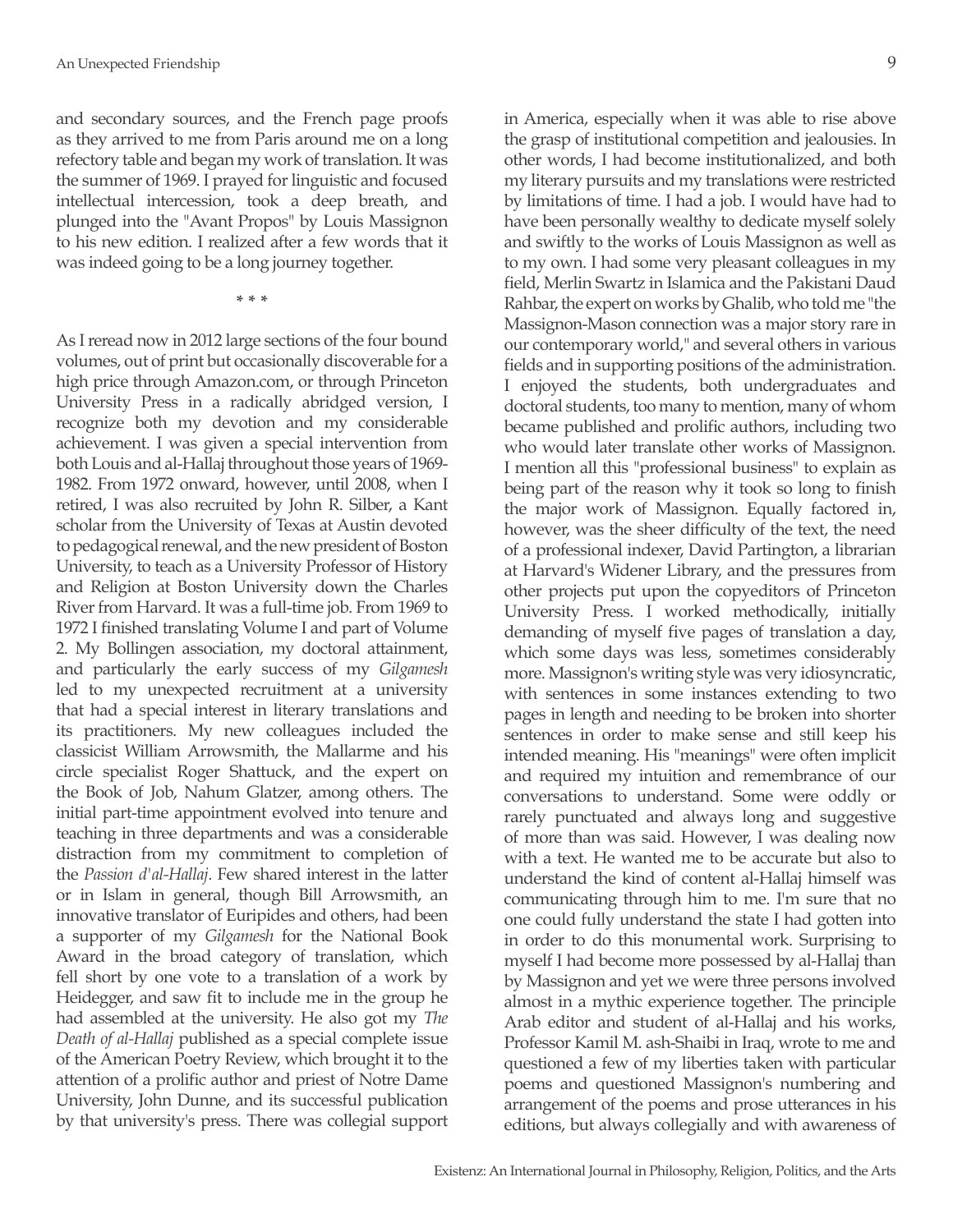the importance of what had been done by Massignon and was being continued by me. It was an experience like no other that I had had before or after. I was able to read, understand and do things I never thought possible before. And all of this was from a contemporary French and American viewpoint across centuries of time and through language differences. I didn't have time to think about the implications of it all for phenomenological dialogues between cultures. But I knew that Louis, I and al-Hallaj were not discouraged by boundaries of time or faith.

My five pages a day made time pass and lifted the burden from me of thinking too far ahead. When Volume 3, which went the fastest, was completed and Partington was hired to share with me the task of creating thousands of 3x5 cards for multitudes of footnote verifications, I began to enter a more sobering state of mind in which I actually began to find fault with Massignon for leaving so much to still be done. Perhaps if he hadn't been "side-tracked" by the war in Algeria he would have completed his own multiple verifications of references to support his overall thesis about al-Hallaj. But if he ignored the war and his own instinctive compassion for suffering humanity he would have been somebody else, more concerned with mysticism and his own destiny than with the God of Truth and Compassion in whom he with al-Hallaj believed. Biographers of Massignon know from their research that he had been a soldier, officer and diplomat in World War I and diplomat after World War II had met Gandhi and had formed Les Amis de Gandhi group in Paris, had collected words and relics from Christian saints lives and shrines, and had become a Melkite priest clinging, as he had told me once, to the foot of the cross each day. He had known loss and suffering in his life, but had turned it through compassion outward to embrace others, young or old. It fell unexpectedly to me to move his vision a little further along in time.

**\* \* \***

Lawrence's statement to Massignon, "You like the Arabs more than I do," could have applied equally to Sir Hamilton Gibb or Jacques Berque in the twentieth century or Charles Doughty and Gertrude and Richard Bell in the nineteenth. Massignon considered himself a guest of the Arabs without any intention to "annex" something from them. He was a student of Arabic, a scholar with a "passion to understand" the Arab world, and a friend whose friendship included sacrifice and, as he urged upon me once, a degree of "expatriation of mind." Gibb had told us one day in his small Arabic Literature seminar, "To appreciate al-Mutannabi you must forget Shakespeare." Years later when I met and became close friends with the Palestinian poet and novelist Jabra Ibrahim Jabra, who was the Arab world's major translator into Arabic of Shakespeare's tragedies and Faulkner's *The Sound and the Fury*, I realized a certain troublesome aspect of the Massignonian and Gibb approaches. Jabra's literary skills and sophisticated knowledge of world literature had emerged out from under orientalist and Western patronizing absorption of "the other." His hosting my visit to Iraq in 1987 and his directing of the translation of my Gilgamesh into Arabic marked a humbling end to any illusion I may have had about "annexing" Arabic civilization for my career. Edward Said in his best selling *Orientalism* castigated effectively the classical intellectual annexers, though he later wrote of his admiration for Massignon and for *The Rise of Humanism in Classical Islam and the Christian West* by his student George Makdisi. Arab intellectuals have long awakened from what too many Western experts considered the sleep of their civilization's decline, and now in our present time their populations are rising collectively against those archaic Western supported regimes that had capitalized on that sleep. Massignon's well-known action on behalf of Mohammed V's return from politically forced exile to the throne of Morocco, which led to a relatively peaceful independence from France, was both a characteristic act of friendship and an expression of an influential Frenchman's power to intervene. His first approach to the Algerian uprising was to demand on behalf of all Algerians their full rights as citizens of France. Only when he realized these rights would never be granted to Muslims by the controlling nationalist supporters of an *Algerie Francaise*, did he work assiduously to persuade DeGaulle to grant that country's right to determine its own destiny. He wanted to witness honor on behalf of his country in every action, and that honor was too often betrayed by his fellow French men. To some he was quixotic, touching and quaint. To me in those last years of his life he was heroic, fearless and nearly exhausted. On October 18, 1961 his "cry of Antigone" published in Le Monde for the right of proper burial to be given Algerian workers, shot by police whose bodies were thrown into the Seine, wasn't quaint. It was the continued expression of his belief in honor and sacrifice that characterized the sodality called *al-Badaliya* or The Substitutes that he and a Coptic friend Mary Kahil had founded in Cairo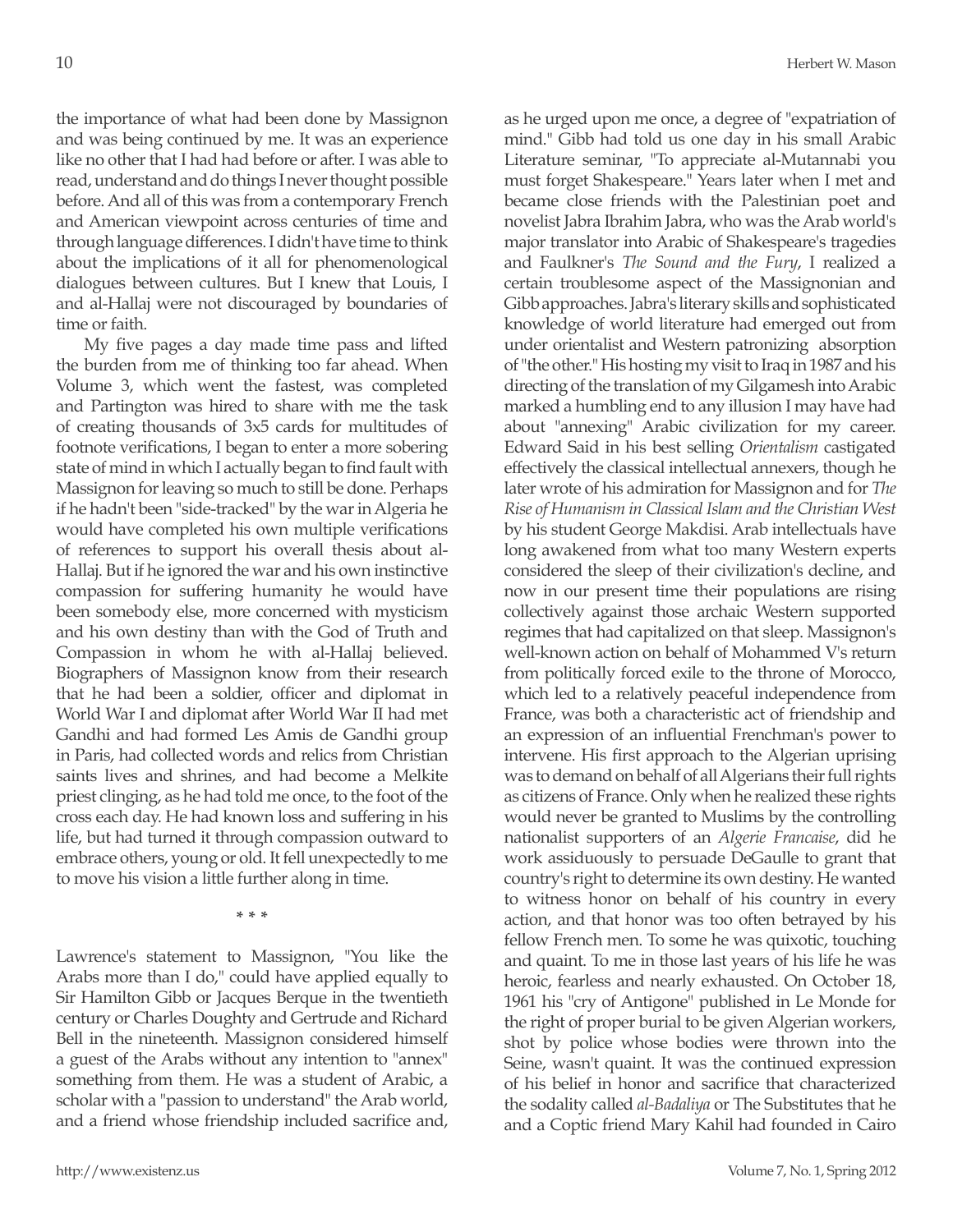in the 1930s about the time of his also founding in Paris of the Friends of Gandhi Society. He was indeed one of the classical orientalists of Europe, but there were many themes and patterns woven into his life that were absent from those of his distinguished antecedents and colleagues.

In recent years when the threat to the world at large and to America and Europe in particular of radical Islamic terrorism continues to manifest itself and the West continues its military counter effort to rout it out of the shadows, destruction has been heaped on Iraq and Afghanistan in response "a thousand fold." The word *Islam* and its multiplicity of cultural practitioners, both secular and religious, collectively strikes terror in the hearts of those clinging to their possessions of power. Those Christian institutions with the greatest dependence on dogma and authority safeguarded by secular power and wealth are presently faced with serious moral contradictions within and pressures for dialogue with other religions without. Massignon's name has been mentioned in some circles as a possible guide for dialogue between Christianity and Islam. By some in high places within his own Catholicism he is considered too radical and too unabashedly critical of the authoritarian mindset of the Cardinals of the Vatican to be trusted. He was an iconoclast of all forms of political and religious arrogance. I was privy to numerous of his outbursts against both realms. Had Dante not preceded him in a period of at least comparable arrogances and corruptions, he might have devoted himself to the creation of a global *Commedia* rather than to *The Passion of al-Hallaj*, which, as I have read it, was about a major world tradition and a single witness who fell victim to a civilization swollen with material wealth, moral compromise and legalistic betrayal. He stood as a learned scholar with al-Hallaj in witness of his own as well as the other's morally, but not materially weakened civilization.

Spiritually he believed with al-Hallaj in the union with God through love. His faith, shared and heightened across time by and with his Muslim friend, was inseparable from his scholarship and was in a profound sense the basis for his phenomenal richness of research and insight. He believed, as he told me many times and about which he wrote in the 1955 short piece *Visitation of The Stranger* in intercessory acts of the Absolute One. In this he recounts the personal experience that halted his attempt at suicide, led to his convalescence from what he judged himself to be a decadent state, and redirected the curve of his life. Of course those who

would dialogue between religions faced with such an account can only feel incompetent to judge its truth. He was very persuasive in person and his exemplary life of devotion to learning about the civilization and its mystical tradition centered classically in the Iraq where his experience occurred is very impressive. Though he was not a theologian by profession, he showed his considerable philological and philosophical skills and grasp of the fundamental teachings of Islamic law, speculative theology, and mystical theology in Volume 3 of the *Passion*. As Gershom Scholem once told me, when he was a Visiting Mellon Professor at Boston University, "Louis Massignon created an entire approach to mysticism. He was a truly original scholar." His originality, I believe, was drawn by his exceptional linguistic gifts and his passion to understand from his kindredness with his subject. As a guide he is almost impossible to follow, all the more so when we know either personally or professionally of his uniqueness.

There have been those sincere religious dialoguers who have tried to come part way to Massignon, who was a Melkite priest and yet to some Muslims was a Muslim mystic simultaneously, by saying that the Qur'an has its own Christic if not Christological element, with its presentation of Jesus as a prophet, the birth by the Virgin Mary, and the central teaching of the Resurrection. I believe that Massignon, however, accepted the kinship of Islam to both Judaism and Christianity more simply, and lived it as a theme and interwoven pattern of his life. He was deeply moved by the practice of the so-called Pillars of Islam, especially the regulated prayer life, fasting, and pilgrimage, plus the obligatory poor tax that was so flagrantly betrayed by public officials and bankers in al-Hallaj's time as well as in his own. He recalled often aloud to me the lyrical utterances of the Arab poet Rab'ia al-Adawiya and the Persian poet Hafez. He also could recite French lines from his cousin St. John Perse and could tweak certain excesses of style in Valery. He never felt like Gibb that he had to forsake his own heritage altogether for the other's. In fact, that is a clue to his guidance. Some have said that he like al-Hallaj had a hidden yearning for martyrdom. "Your place in my heart is my entire heart, nothing else has any place" (al-Hallaj, *Diwan*. M.35,1.1). From my own experience, Louis Massignon was a devout believer, but his heart also had many places open to others.

**\* \* \***